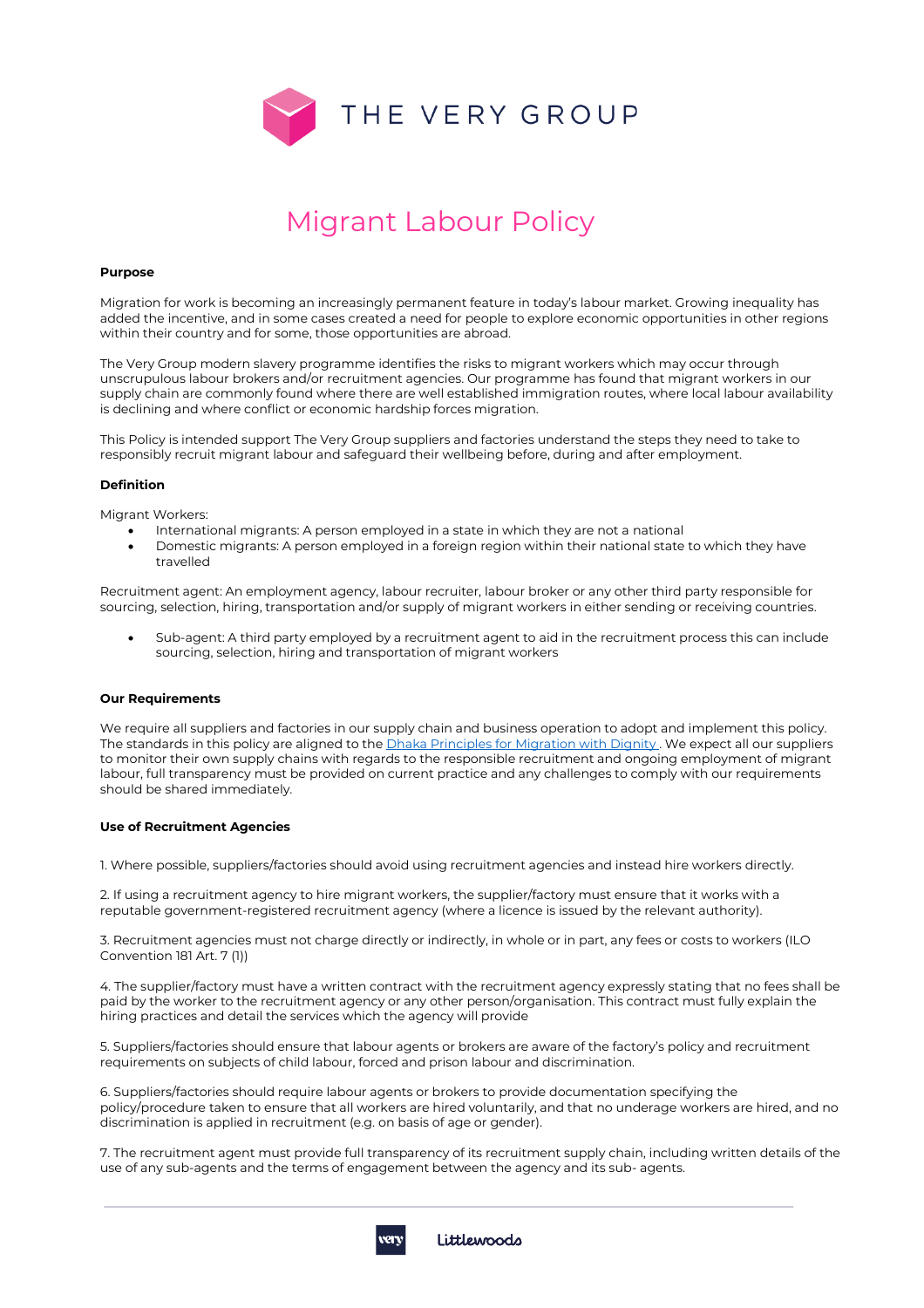

8. Suppliers/factories must arrange an annual evaluation of the recruitment agent either themselves or through an independent party to ensure the above steps are being followed.

## **Recruitment of Migrant Workers**

The Supplier/factory is prohibited from employing migrant workers who are not legally permitted to work in the receiving country.

Migrant workers under the age of 18 must not be recruited either directly or via recruitment agents. The supplier/factory must conduct verifiable due diligence on worker documentation to ensure no workers under 18 are being recruited.

1. Suppliers/factories must ensure that they adhere to the law of the land of the host country and the country of origin of the Migrant Worker, as well as to the core conventions of the ILO, during the Migrant Worker application process.

2. Suppliers/factories must pay all costs, including recruitment fees, renewal fees, travel or other costs associated with the recruiting/repatriation and use of migrant workers and maintain accurate records of these costs. The migrant worker must not have to pay a deposit to obtain employment.

3. Suppliers/factories must carry out checks to ensure that migrant workers have not paid any fees to agents or sub-agents as part of the recruitment process.

4. Suppliers/factories (including its employees and representatives) must not accept any reimbursements, financial inducements or other amounts from any recruitment agency or other person involved in the recruiting process. Suppliers/factories must not charge back or accept reimbursement from any foreign contract worker to recover any fees paid by the Supplier/factory in the recruitment or hiring of the worker.

5. Any health checks required for employees must be at the cost of the Supplier/factory. Feedback to the Supplier/factory on health checks of applicants should merely indicate the worker's fitness or otherwise to undertake the job and cannot be used for discriminatory purposes.

6. For international migrants somebody representing the supplier should visit the sourcing country prior to any migrant worker recruitment and ensure workers have a full understanding about factory facilities, terms & conditions, documentation etc. prior to travelling.

7. The supplier/factory must ensure that no original ID documents of the migrant workers, items of value or currency are retained by the supplier, factory or agent.

8. All conditions of employment for migrant workers must be the same as those afforded to local workers.

9. The employment contract for the migrant worker must be directly between the Supplier/Factory and the worker, NOT with the recruiting agency or labour broker and must be legally enforceable.

10. The Supplier/factory is responsible for ensuring that each Migrant Worker receives prior to departure, a detailed employment contract in a language that the worker understands. The Employment Contract should specify: employers name and address, employee's name; date of birth; passport number; nature of the work and place where it will be performed; length of contract; occupational category; the method and responsibility for costs of transporting the migrant worker to the host country and back; gross pay rates to be paid; overtime wage rates to be paid; bonuses and allowances; all legal deductions; any and all benefits to be provided, including but not limited to medical coverage, sick leave, annual leave and holidays; maximum allowable overtime hours consistent with the laws of the country; grievance, harassment and disciplinary processes; a detailed summary of the living conditions including the address, costs (if any) for meals and accommodation; length of the contract; the grounds on which the contract may be terminated; This is not an exhaustive list and additional information can be included.

11. If the Migrant Worker is illiterate, the terms and conditions contained within the contract and other employment policies of the factory, including workers' right and obligations, must be clearly explained to them in their own language.

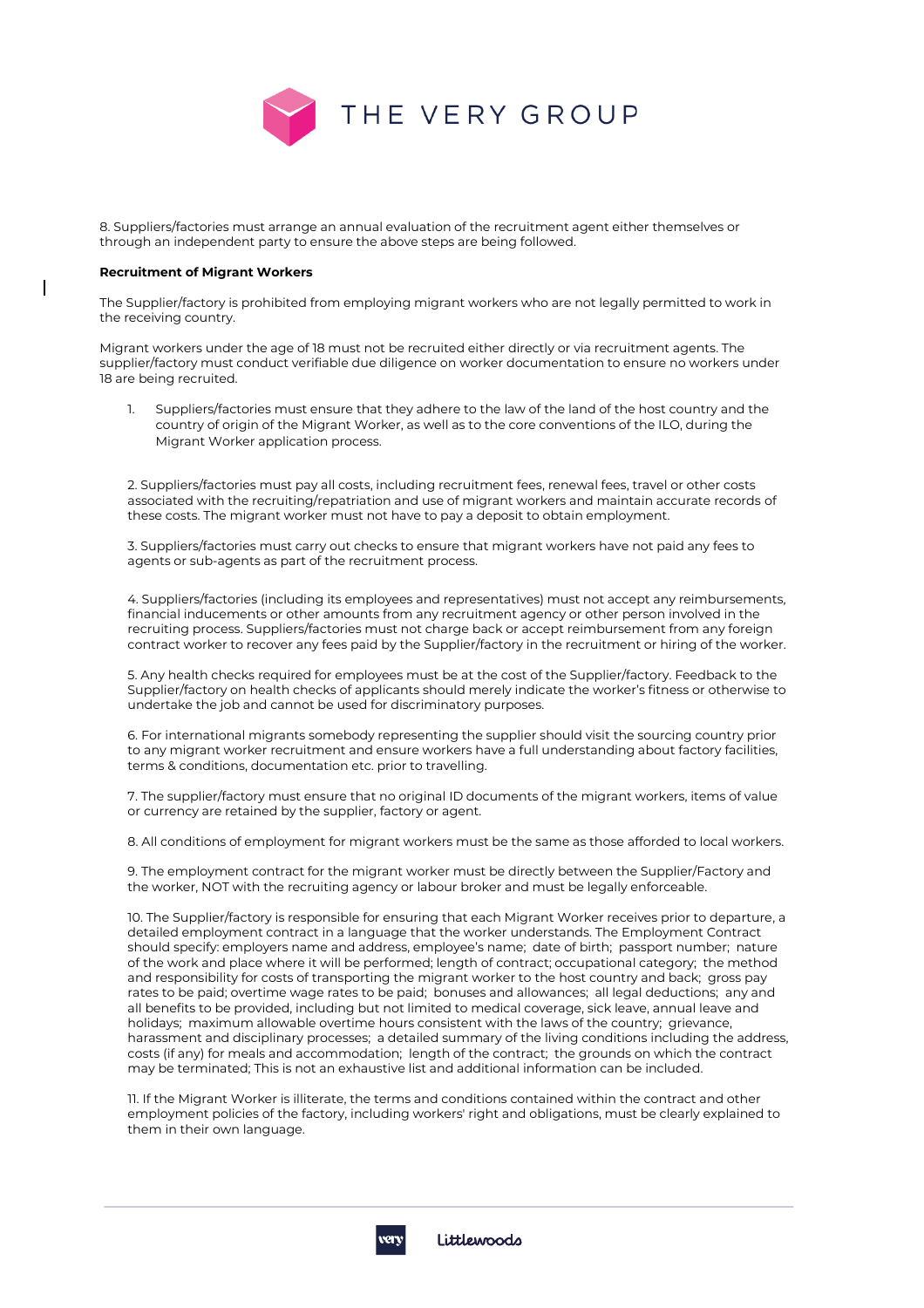

12. The Supplier/factory should sign the employment contract with each Migrant Worker in the worker's home country and countersign the contract a second time when the Migrant Worker arrives in the host country, to help guard against any additional charges or changes being raised by a recruitment agent.

13. The Supplier/factory must not impose any additional terms or requirements on the migrant worker after the employment contract is signed unless expressly required by law. Where new terms have been introduced, the supplier must ensure that such terms are fully understood and accepted by workers.

14.The Supplier/factory must ensure that their Code of Conduct covers all workers.

15. The Supplier/factory must issue an Employee Handbook to all workers in a language that workers understand. Training should accompany the handbook to ensure full understanding and give workers the opportunity to ask questions and seek clarification.

16. The Supplier/factory must train supervisors and managers to ensure that they understand the kind of behaviour that is not acceptable. This training should include guidance on avoiding intimidation, threats, sexual harassment, discrimination etc.

17. The Supplier/factory must maintain Migrant Workers' personnel, financial and all business records on site and allow the worker access to these if requested.

18. The Supplier/factory must always allow the worker to retain his or her passport, identity papers and work permits. Only photocopies shall be kept on file. NB: If it is a legal requirement in the host country to retain a worker's passport, then a system must be implemented to allow the Migrant Worker access to his/her passport at their request.

19. Migrant Workers must be able to return home for any reason and at any time without fear of reprisal from the supplier, factory or recruitment agent and without incurring additional debt.

20. The Supplier/factory must maintain records of all migrant workers employed at each facility, including the date of arrival, contract terms, employment history, anticipated and actual date of return and migrant worker recruitment fees, for at least five years, or as required by law.

21.The Supplier/factory must pay at least the legally mandated minimum wage to all of its workers. The Supplier must review the level of wages and benefits on a regular basis to ensure that workers' wages are sufficient to meet their basic needs and those of their families and to provide some discretionary income. 22. The Supplier/factory must not withhold any guarantee money, 'runaway insurance', surety bond, commitment or membership or reservation fees, deposits or recruitment fee sums from pay at any time.

23. The Supplier/factory must provide all wages and benefits directly to all workers and not to any third party. The pay slip must be clear and in a language that the workers understand. If workers are paid on a piece rate basis, the wage calculations shall be clear and the employer must check that workers understand it.

24. Where the host country laws allow deductions from the workers' wages for "savings", the Supplier/factory must ensure that such deductions are strictly voluntary and supported by the written consent of the workers. Savings must be placed in the individual worker's savings account. Workers must be able to monitor and have access to these accounts at any time.

25. Where applicable the supplier/factory shall assist the worker with any necessary visa extensions or renewals. Any costs relating to this should be borne by the supplier/factory not the worker.

26. The Supplier/factory must have a policy in place regarding the treatment and care of Migrant Workers who are injured at work, become ill or pregnant. Health and safety policies and procedures must be communicated to all workers.

27. All accommodation provided to Migrant Workers must be of a safe and decent standard and meet all local building regulations and The Very Group code of conduct requirements. The supplier/factory must also ensure that recreational facilities are provided for workers.

28. The Supplier/factory must have someone on-site who can communicate fluently in the languages of the Migrant Workers and of the factory management.